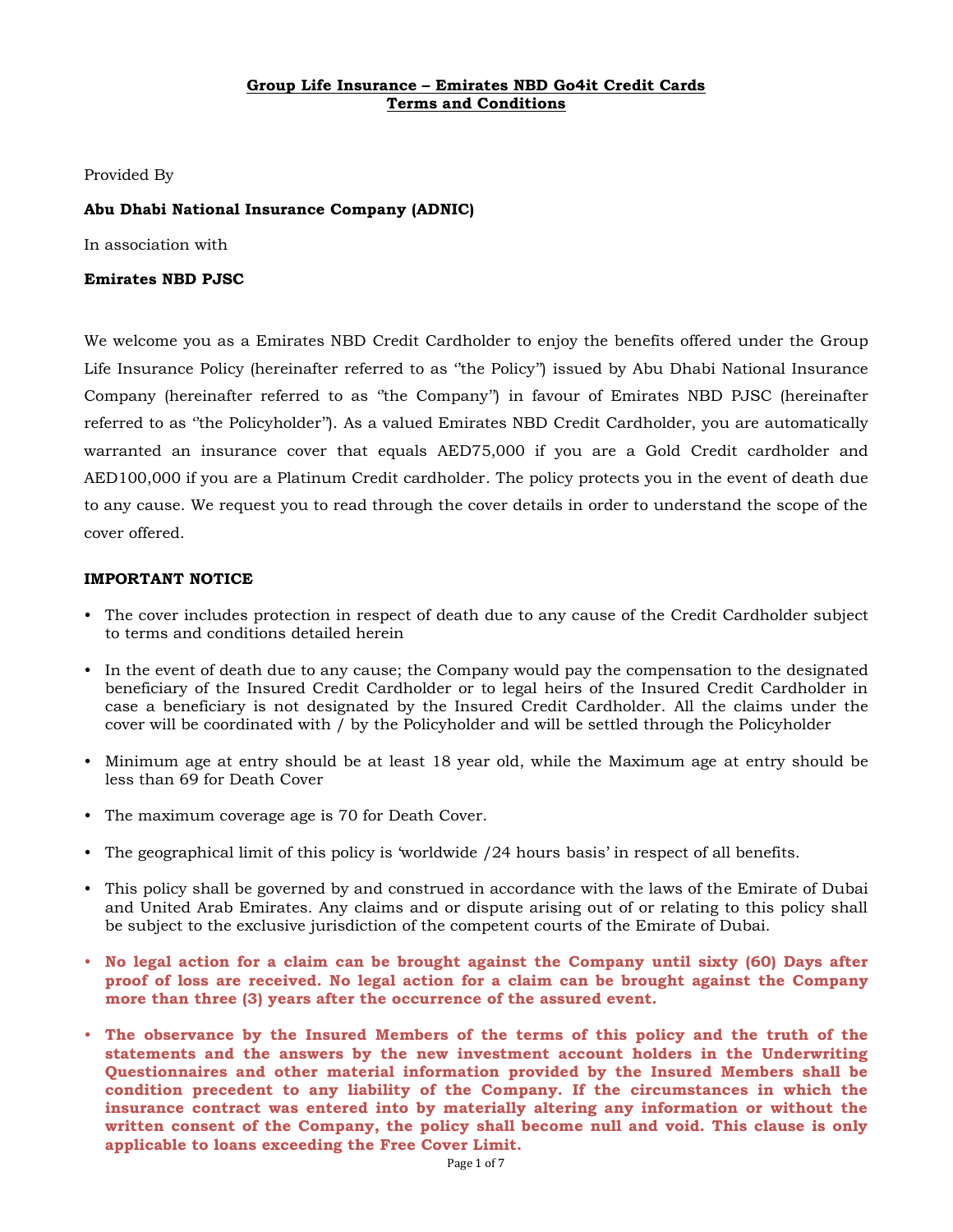- **Any false declaration, non-disclosure or misrepresentation made by the insured member in the medical questionnaire shall render his cover null & void.**
- The Company reserves the right, at any time, to amend the terms and conditions and/or to reject, discontinue or cancel the Cover/benefits applicable, either wholly or partially, without assigning any reason thereof
- A Credit Cardholder's coverage shall terminate from the date the Credit Cardholder is no longer eligible to participate as per the Policyholder's rules
- The Policyholder is not at any time considered as an agent of the Company.

# **DEFINITIONS**

For the purpose of this policy, the following definitions shall apply unless the context otherwise requires:

**Accident** means a sudden, unintended, fortuitous, violent, visible and external event and does not include any naturally occurring condition or degenerative process, which occurs during the period of insurance at an identifiable time and place including exposure resulting from a mishap to a conveyance in which the Insured Person is travelling.

**Agreement** means a period Go4 it Credit Card agreement made on or after the policy date, between the Policyholder and an Insured Member.

**Benefit** means the Sum Insured payable under the scope of this cover in respect of Death of the Insured Member**.**

**Bodily Injury** means bodily injury which:

- (a) is sustained by an Insured Member during the Period of Insurance.
- (b) is caused by an accident, and
- (c) solely and independently of any other cause, except illness directly resulting from, or surgical or medical treatment rendered necessary by, such injury, occasions the disablement of the Insured Cardholder within 120 days from the date of the accident by which such injury is caused.

**Commencement Date** means the date the Insured Member is enrolled for this policy by the Policyholder or the date of commencement of this policy whichever is later.

**Death** means death any cause except as stated under the List of Exclusions mentioned under this policy.

**Date of Event** means any one of the following:

In respect of Death the date of death resulting from any cause except those expressly excluded, happening or manifesting after the Commencement Date and during the Period of Insurance.

**Enrollment Form** shall mean, unless otherwise arranged by mutual agreement between the Policyholder and Company, the Go4 it Credit Card application form with the necessary legal Insurance requirements & information included, as to make it valid as a single form for both account & insurance application.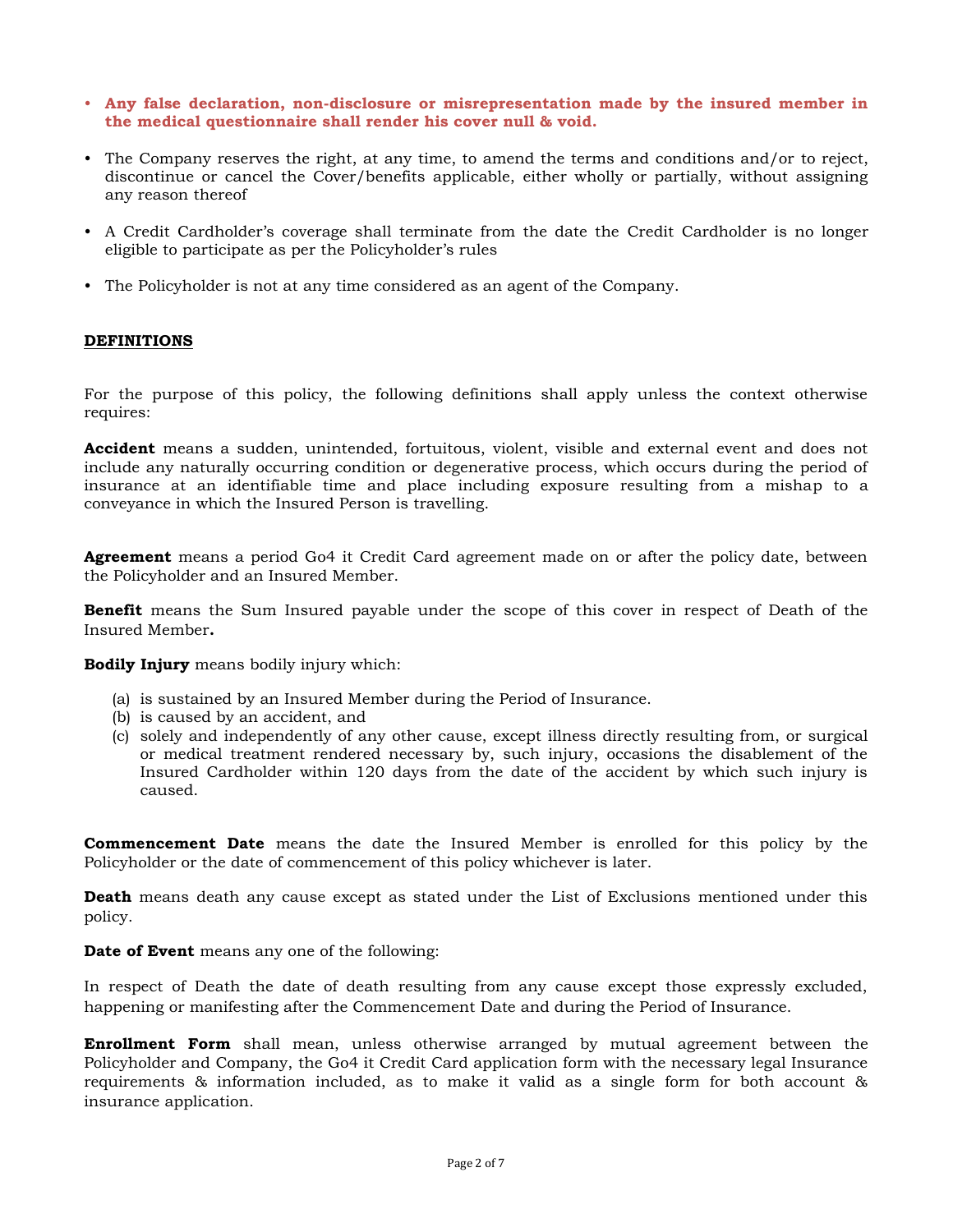**Free Cover Limit (FCL)** means the maximum amount of insurance cover per Insured Cardholder and as per the defined maximum age of the Insured Credit Cardholder that does not require any evidence of insurability from participating Go4 it Credit Cardholders

**Insured Cardholder/Member** means the Go4 it Credit Cardholders of the Policyholder who have been granted the Credit Card facility by virtue of an agreement and who meet the conditions of eligibility mentioned hereunder.

**Existing Members** are the insured members who have been granted Go4 it Credit Card Facility before the Policy Commencement Date.. This is inclusive of all Existing Credit Cardholders availing additional Value Account Facility post Policy Commencement Date.

**New Members** are the insured members who have been granted Go4 it Credit Card Facility after the Policy Commencement Date.

**Go4 it Credit Card facility** means an account by the Insured member with the Policyholder through a written agreement between the Policyholder and the Insured Member, which entails credit facility in accordance with the agreement with the Policyholder

**Policy** shall mean this agreement, any supplementary contracts or endorsements herein, amendments signed by the Company and the Policyholder, along with any insurance application, health declaration, medical questionnaire, medical evidences of the insured Cardholders and summaries of cover, which together constitute entire contract between the Company and Policyholder.

**Policy Year** means any period of twelve months commencing on any Policy Anniversary Date

**Policyholder** means the financial institution granting the Go4 it Credit Card Facility to the Insured Members.

**Period of Insurance** means the period commencing from the Commencement date of insurance for which the Premium is fully paid, taking in to account the Grace Period applicable.

**Sickness** means sickness or disease of the insured member which commences and manifests itself after he/she meets the eligibility requirements, the date of endorsement or reinstatement of this benefits whichever is later.

**Scheduled Airline** means any civilian aircraft operated by a civilian scheduled air carrier holding a certificate, license or similar authorization for a civilian scheduled air carrier transport issued by the country of the aircraft's registry, and which in accordance therewith flies, maintains and publishes tariffs for regular passenger service between named cities at regular and specified times, or regular or chartered flights operated by such carrier.

**Terrorism** means the use or threatened use of force or violence against person or property, or commission of an act dangerous to human life or property or commission of an act that interferes with or disrupts an electronic communication system, undertaken by any person or group, whether or not acting on behalf of or in any connection with organization, government, power, authority or military force, when the effect is to intimidate, coerce or harm a government, civilian population or any segment of the economy.

**Travel** means any transport conveyance which is deemed to include private motor vehicle as well as public aircraft, ships, trains and busses licensed by the appropriate governmental authority to carry passengers on a permitted route with scheduled ports, terminals or stations of embarkation and disembarkation.

**UAE** means United Arab Emirates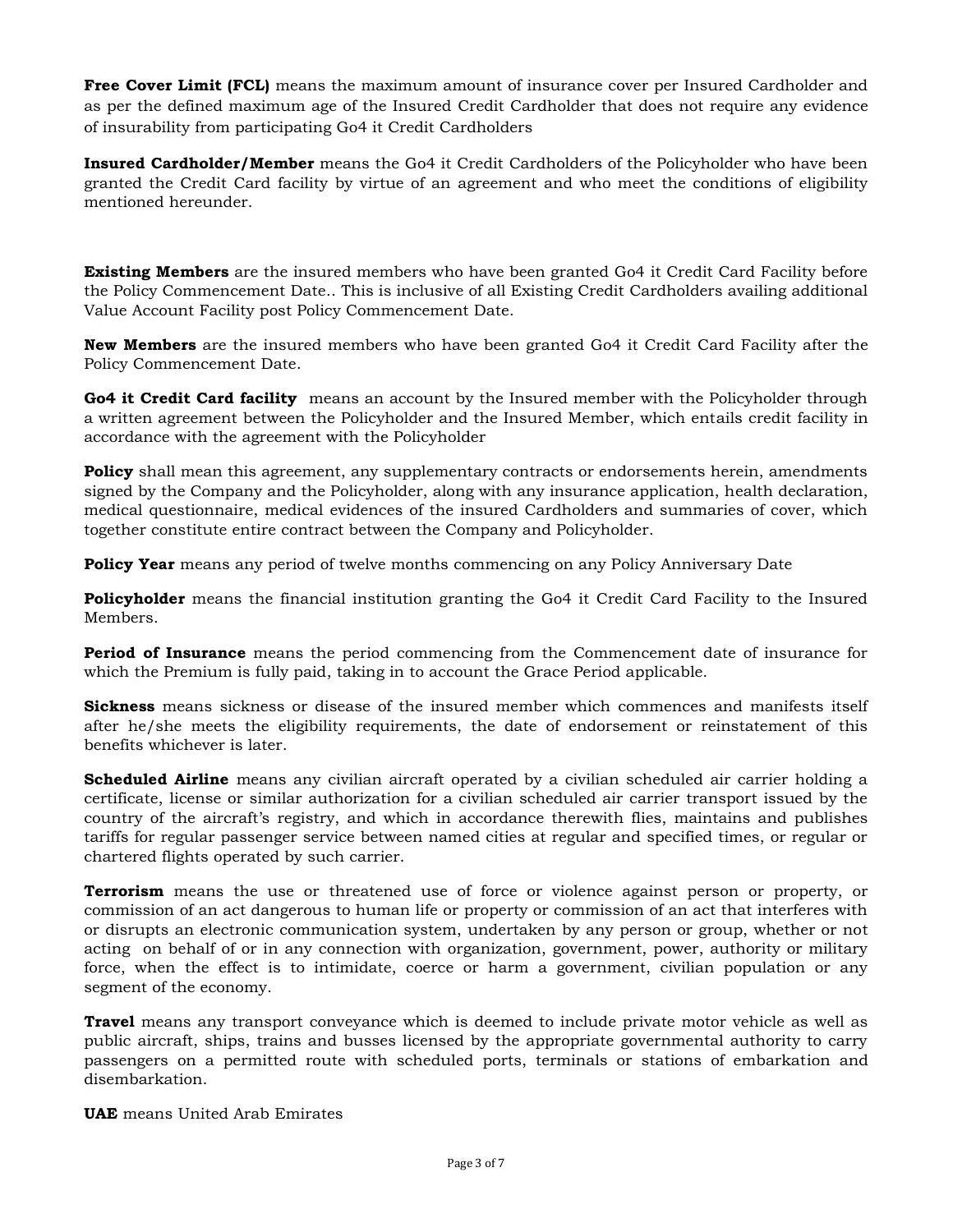**War** means war, whether declared or not, or any warlike activities, including use of military force by any sovereign nation to achieve economic, geographic, nationalistic, political, racial, religious or other ends

**War like** operations means hostilities, mutiny, riot, civil commotion, civil war, rebellion, revolution, insurrection, conspiracy, military or usurped power and martial law or state of siege.

*In this policy unless the context otherwise requires words and phrases cognate to those defined herein shall be construed in accordance with those definitions and the singular includes the plural and the masculine the feminine and vice versa.*

## **SCOPE OF COVER**

### **Death due to any cause**

In the event of Death of any Insured Cardholder, the Company shall pay to the designated beneficiary or legal heirs of Insured Gold Credit Cardholder an amount equal to AED75,000 and of Platinum Credit Cardholder, an amount equal to AED100,000.

### **Disappearance Clause**

In consideration of the premium paid hereon it is hereby agreed that, subject to all the terms, limitations, conditions and exclusions of this insurance except as specifically provided herein, if a member Insured Cardholder under this scheme disappears during the currency of this insurance and Insured Cardholder body is not found within one year after Insured Cardholder disappearance and sufficient evidences are produced satisfactory to the company that leads to them inevitably to the conclusion that he sustained accidental bodily injury and that such injury caused Insured Cardholder death, the company shall forthwith pay the death benefit under this insurance provided that the person or persons to whom such sum is paid shall sign an undertaking to refund such sum to the company if the Insured Cardholder is subsequently found to be living.

## **ELIGIBILITY CONDITIONS FOR ALL BENEFITS:**

Eligible insured are all Existing/New Credit Cardholders who become a Credit Cardholder after the commencement of the Policy agreed between the Policyholder and Company.

Type of Account: *Credit Card:* All Existing/New Credit Cards issued by the Policyholder to natural persons.

*Additional/Secondary Credit Cardholders* are covered and reimbursed at 100% in case of the death of one Credit Cardholder or both Credit Cardholders, subject to payment of an equal additional premium for the additional credit cardholder. Such additional Credit Cardholders are restricted to only one person per account

In case of joint life policies, all joint lives shall undergo underwriting according to the full sum insured at the time of entry into the scheme. That is, for underwriting purposes, all individual members of a joint life policy are treated as having taken out the full sum insured individually.

#### **COVERAGE EFFECTIVE DATE**:

The individual insurance cover shall become effective on the latest of these two dates:

 $\checkmark$  The date the individual Credit Cardholder(s) application has been accepted by the Company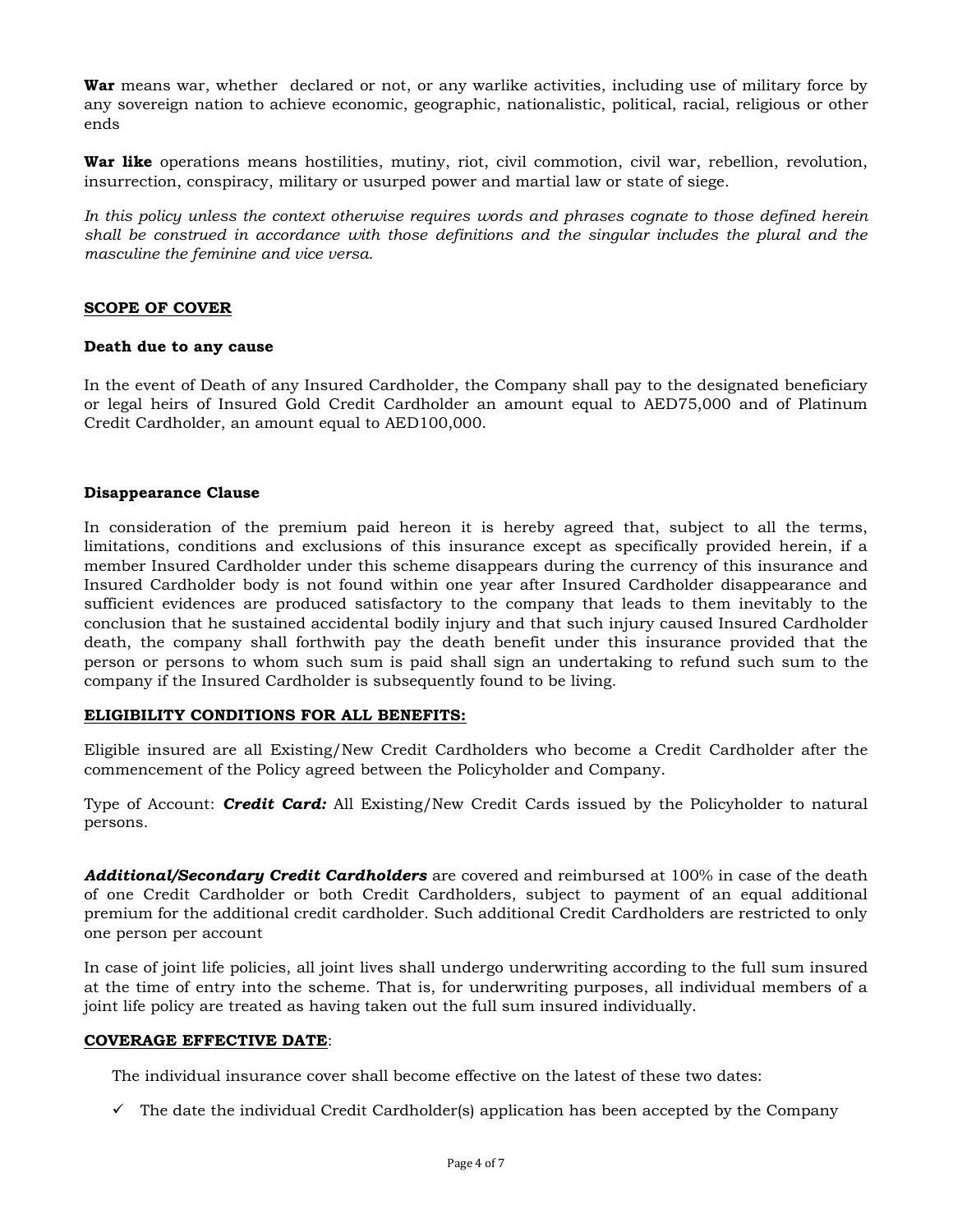$\checkmark$  The date the Credit card agreement between the Credit Cardholder and the Policyholder comes into effect and is legally binding on the Insured Credit Cardholder.

Eligible Credit Cardholders are individuals who have Go4 it Credit Card Account with the Policyholder and meet the following criteria at time of completing their Account/ Insurance Enrolment form/ medical questionnaire/medical evidences:

- I. All existing and new Go4 it Credit Cardholders for whom the Policyholder holds such scheme on a compulsory basis
- II. Insured Credit Cardholder should be within the age of 18-69 years, Maximum age at expiry: 70 years
- III. Named in the Account Opening form
- IV. acting as a private customer, not as a representative of a legal body, company or organization, nor for any professional or commercial purpose, permanently
- V. Insured Credit Cardholder should be a resident of UAE.
- VI. Any other eligibility conditions as stipulated by the Policyholder

**Maximum Sum Insured:** A maximum aggregate amount of AED 75,000/- for Gold Credit Cardholders and AED 100,000/- for Platinum Credit Cardholders on any one Insured Cardholder shall apply in irrespective of number of Credit Cards held by the Insured Cardholder.

# **Free Cover Limit (FCL):** AED100,000

## **TERMINATION OF COVER**

The insurance of an Insured Cardholder Value Credit Cardholder shall automatically terminate at the earliest time below:

- I. The Credit Cardholder completes his 70th birthday
- II. Premium is not paid when due,
- III. Upon maturity/closure of the Go4 it Credit Card Facility of the Insured Cardholder Member
- IV. Upon cancellation by the Policyholder of the Go4 it Credit Card agreement of the Insured Cardholder, whatever the reason;
- V. Upon notification of a Death claim of the Insured Cardholder Member or one of the Insured Cardholder Members in case of Additional/Secondary Credit Cardholders
- VI. Cancellation of this Policy by the Policyholder or company at any time in accordance with the policy terms & conditions.

## **LIST OF EXCLUSIONS**

## **This Insurance does not cover death as consequences of:**

- I. Self-inflicted bodily injury regardless of its date and of its cause, or Suicide within 12 months of enrolment to this scheme
- II. A Sickness directly or indirectly attributed to HIV and/or any related illness including AIDS, or
- III. Chronic alcoholism or, abuse of alcohol or, abuse or addiction to drugs; or
- IV. Civil war, war, invasion or warlike operations, act of foreign enemy, hostilities, revolt, mutiny, riots, strike, civil common, rebellion, revolution, insurrection, acts of terrorist to such a degree and extent of the involvement or engagement of the Insured Account Holder in these conditions without any cause; or
- V. Exposure of the body voluntarily, or not, to nuclear power or radioactivity in war or warlike operations or in peace; or Military service in the armed forces or security forces of any country or any authority; however if a Credit Cardholder who is a policeman or armed forces personnel dies or becomes permanently disabled while performing day-to day course of duty, the life benefit under this policy shall be payable, No benefit will be payable for members of the police or armed forces if the claim is due to any of the following events: civil war, war, invasion or warlike operations, act of foreign enemy, hostilities, revolt, mutiny, riots, strike, civil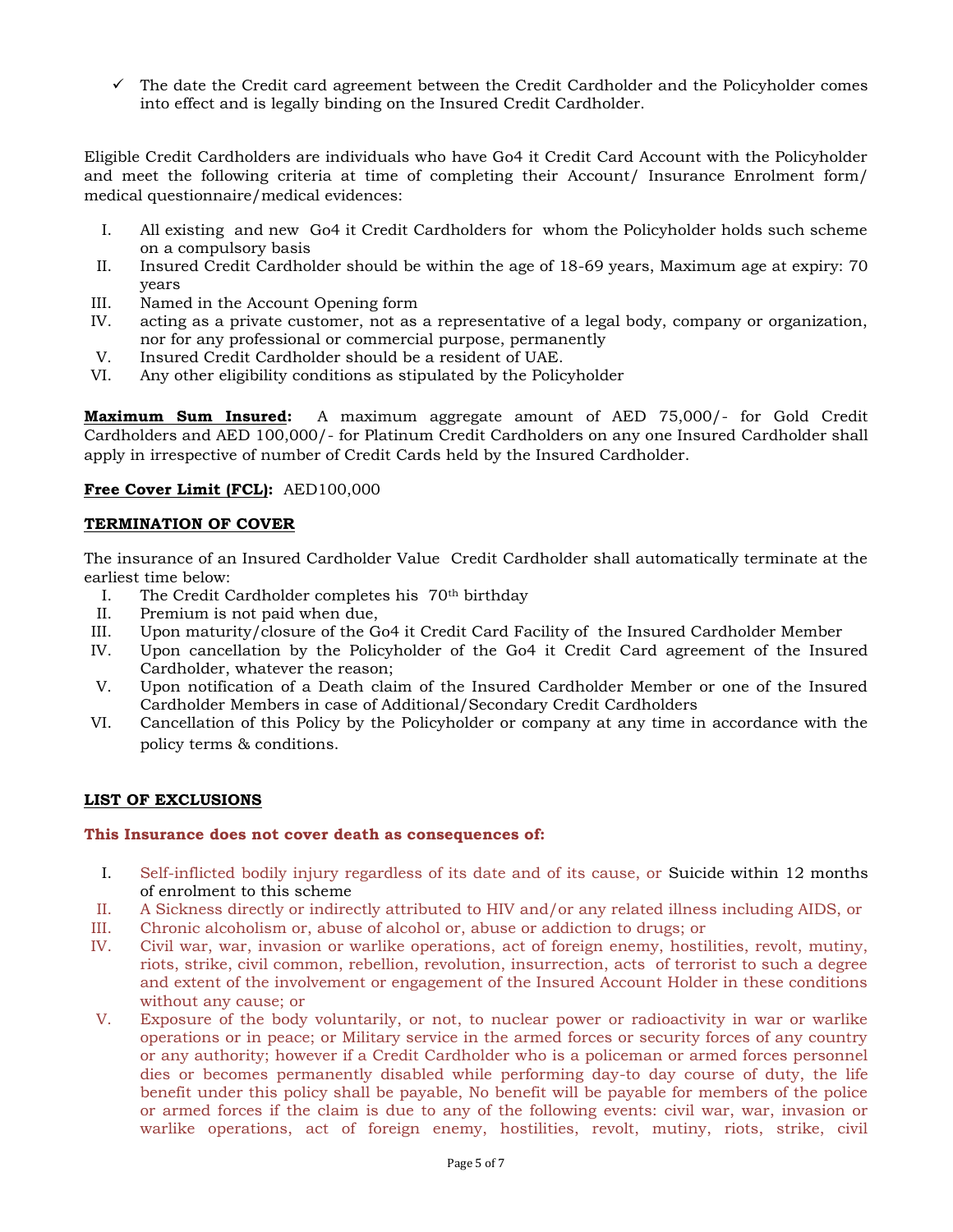commotion, rebellion, revolution, insurrection, acts of terrorism, any kind of training, exercise or assignment involving the use of ammunition or explosives of any kind.

- VI. The commission of or attempted commission of an assault or any unlawful act, or being engaged in any illegal activity or felony, or
- VII. Flight of the Insured Credit Cardholder in any kind of aircraft except as a fare-paying passenger in an aircraft operated on a regular schedule by an incorporated common carrier for passenger service over its established air route, or he is transported as a patient or injured or attendant or hostess with an ambulance or rescue – aircraft or helicopter.
- VIII. Especially for the case of Death, suicide while sane or insane shall be excluded during the first year of the insurance coverage
- IX. Nuclear Radiation, Nuclear Fission, Nuclear Fusion and/or Radioactive Contamination. However, medical professionals in the field of radiology are covered
- X. Insured Credit Cardholder engaging or taking part in any hazardous sports or activities involving a motor engine (including rallies), boxing, scuba / sky diving, parachuting or hanggliding

# **HOW TO CLAIM**

Any and all communications related to a claim should be addressed to the following address, marked to the attention of the Company's claims department:

### **Abu Dhabi National Insurance Company**

P. O. Box: 839, Abu Dhabi, United Arab Emirates.

Telephone : 02 4080100/fax no: 02 2 6268600

You may contact Abu Dhabi National Insurance Company (ADNIC) at the toll free no. 8008040/,or send an email to **[service-emiratesnbd@ADNIC.ae](mailto:service-emiratesnbd@ADNIC.ae)**

Insured Credit Cardholder or insured Credit Cardholder's representative will contact the Company and submit all the applicable claim documents as advised by ADNIC's claim department.

#### **GENERAL CLAIMS PROCEDURE**

The claims handling procedure for the insurance effected with the Company, as below:

- I. Written notice of accident/ death/ injury/illness which could result in a claim being made under the policy must be given to the Company immediately.
- II. Such notification, apart from stating name of the employee in respect of whom the claim is reported, should provide basic details including date of death/ accident/sickness and the type of benefit claimed.
- III. Upon receipt of claim notification, the Company shall:
	- a. Register the claim and allocate a claim number, to be quoted in all subsequent communications relating to that claim.
	- b. Advice the claim number to the insured and request documentation considered necessary and reasonable for processing of the claim.
- IV. Upon receipt of the above, the corresponding claim form complete in all respects shall be submitted to the Company together with all supporting documents requested.
- V. Upon receipt of the documented claim from the insured, the Company shall advise any further documentation required to substantiate the claim or process the claim for settlement.
- VI. For all valid claims payable in accordance with the terms and conditions of the policy, the discharge receipt would be issued within fourteen (14) working days of receipt by the Company of all necessary supporting documents.

# **Settlement of the claim would be effected to within twenty one (21) working days of receipt by the Company of the duly signed and stamped discharge receipt**